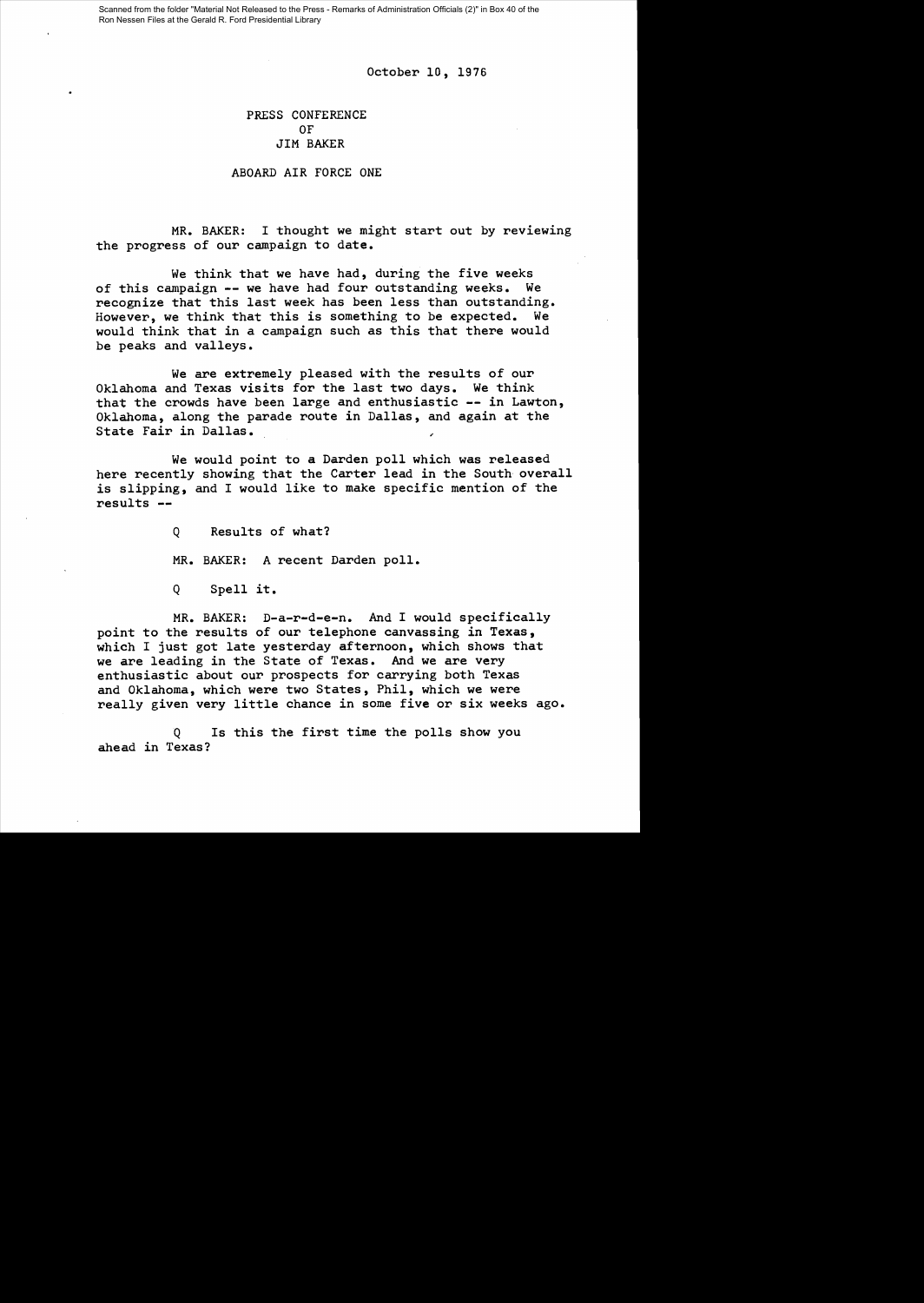MR. BAKER: This is the first time they have shown us ahead in Texas. I hasten to point out this is our own telephone canvass in Texas.

Q This kind of poll that is canvassing

MR. BAKER: No, this is not an opinion poll. This is our own canvass. But we were very pleased. I would tell you very candidly that our most recent poll in Texas doesn't show us ahead. The Market Opinion Research poll shows us very close but not ahead.

Q Was this taken at about the same time the canvass was taken?

MR. BAKER: The canvass has been taken over a period of three weeks, Phil, and the poll was completed, I think, about a week ago.

Q Do you use the one, two, three, four, five system on your canvassing?

MR. BAKER: You mean the questions?

Q No, one for committed; two for --

MR. BAKER: No, we use for or against and undecided in our telephone canvassing.

Q Did you finish your statement?

MR. BAKER: Yes, that is it.

Q I was just going to ask, you used similar language yesterday when we arrived in Dallas about it being a less than outstanding week. Why do you think so?

MR. BAKER: Well, we would acknowledge that we hit a bump over the course of the last week with the Butz matter, with the Eastern European clarification. I would like to point out in that connection that this is the first time in five weeks that the President has clarified any statement that he has made in the course of this campaign, or that it has been felt that it has been necessary to clarify any statement,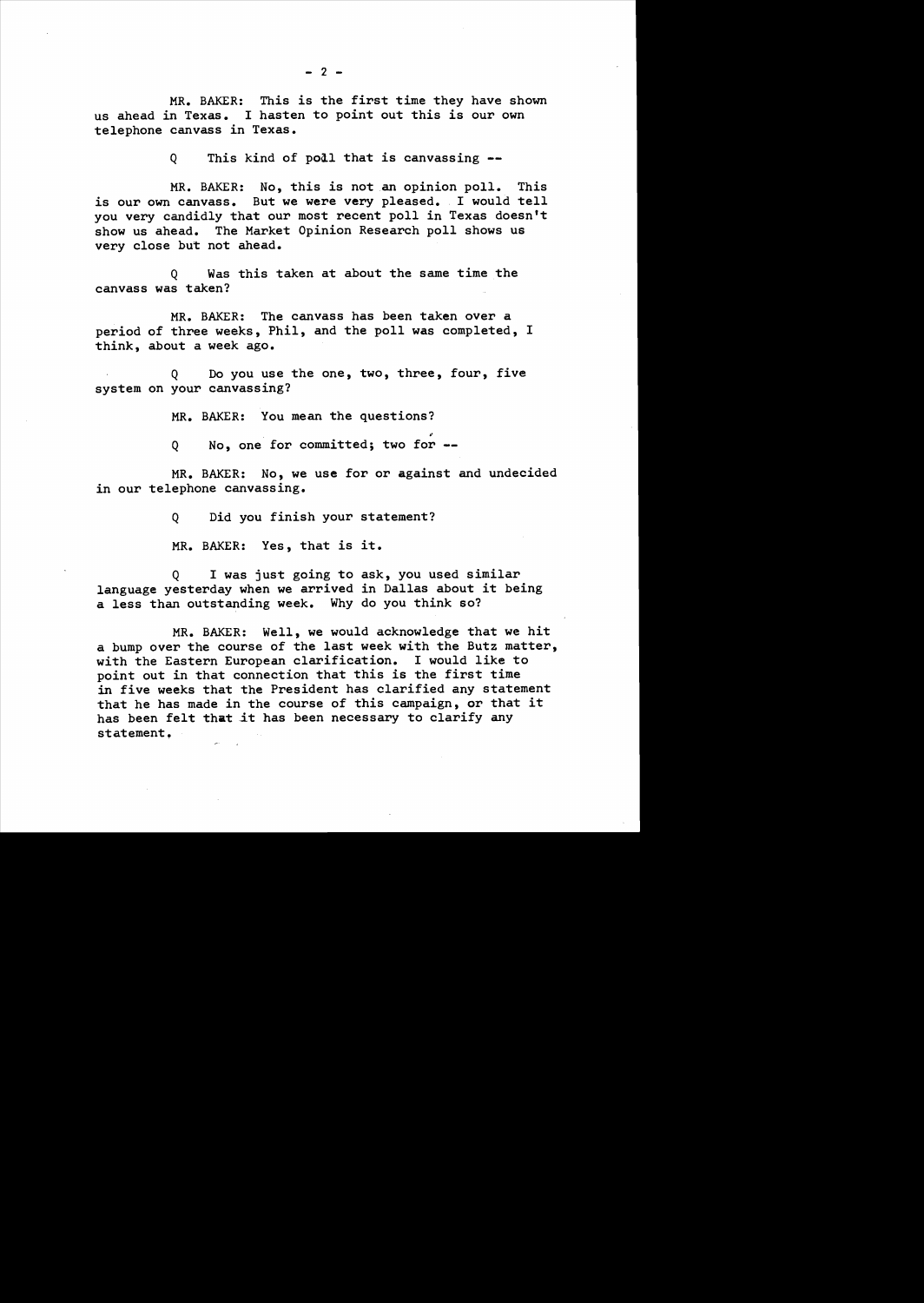$- 3 -$ 

I would like to point to at least six instances in which Mr. Carter has clarified campaign statements, starting with the middle income taxation statement, the tax on church property statement, the Playboy interview, the statement with respect to LBJ, the Clarence Kelley statement, and his statement back during the primaries regarding the ethnic purity of neighborhoods. Those are all statements that Mr. Carter has felt compelled to explain if not issue an outright apology.

Q And at this point, Jim, I think it would be fair to say that he will have to now explain why he said on the TV show that he had never proposed a \$15 billion budget cut for the Defense Department, which he clearly did on at least two occasions. So, that will presumably be the next item he will have to clarify.

MR. BAKER: The \$15 billion defense cut statement was on my list, and I simply omitted it.

Q Can I pursue that one step further? Could you characterize the President's campaign at this point after this past week?

MR. BAKER: I would characterize it as having hit a bump that did slow us down for a week. We feel we have regained the momentum with our very successful forays into Oklahoma and into Texas.

<sup>I</sup>would like also to mention the fact that it was only some five or six weeks ago that a lot of people were writing us out of this race altogether. We now see a situation where there are independent polls, national polls, indicating that the race is dead even. There are other national polls that show that we are slightly behind by some six to seven points.

Q How do you plan on closing this, this five to six points that you say are there? Do you think there is a possibility that you could come up too quickly and then start going down again?

MR. BAKER: Phil, I have said all along that when you start 18 or 23 points behind, you don't worry about peaking too soon, and that is not something that is going to concern us.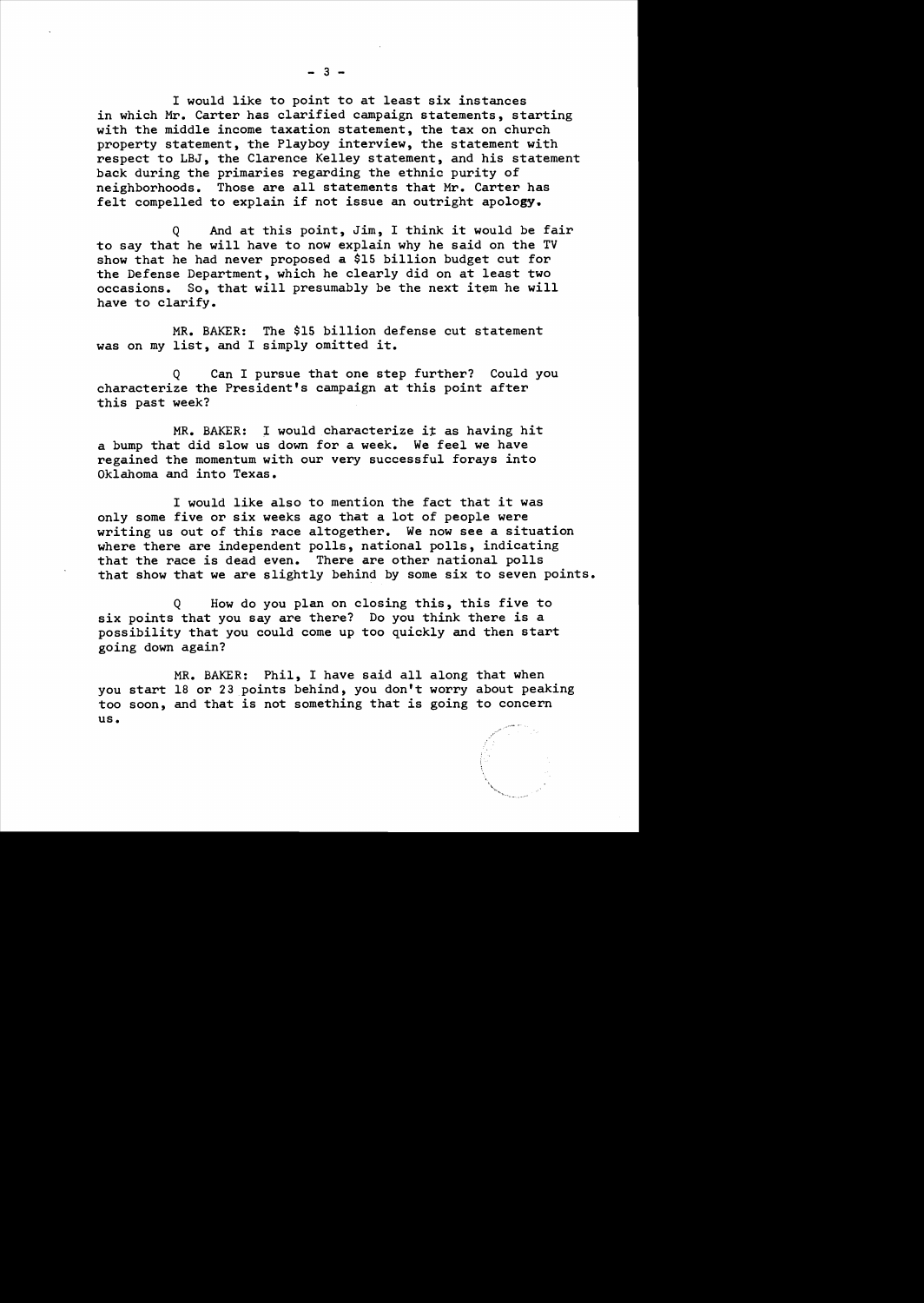We think we have had the momentum throughout this campaign except for this one week. We feel that we have regained it with very successful visits in Oklahoma and Texas. We have a campaign strategy that we think is the right one. It is one that has been successful to date and it is one that we are going to continue to pursue.

Q What effect will the Reverend Criswell endorsement of the President have on the campaign?

MR. BAKER: We think Reverend Criswell's support will be important to us. He is an acknowledged leader not only among Southern Baptists but also among Evangelicals, and we think that his support will be influential and will be quite helpful.

Q Have you got a Teeter poll yet on the debate itself, I mean your own thing as to the won-lost thing, purely of the debate?

MR. BAKER: The answer is, no, we do not have that yet. We are polling and we expect to have something in the early part of next week.

Q On the debate or at various stages, how?

MR. BAKER: It will go beyond just the debate. It will be the results of our second polls in many States, but it will have a debate question in there.

Q There will be a debate panel inside the sample; is that correct?

MR. BAKER: There will be a debate question inside the panel, that is correct.

Q You, from the start, have sort of dismissed this Eastern European thing. You have had trouble acknowledging that it was going to be an issue and then finding you did have a number of clarifications. How much damage do you think that has caused?

MR. BAKER: I think that the major effect, Phil, has been that it contributed to the slowdown in our campaign of last week. That is the major damage,it seems to me.

- 4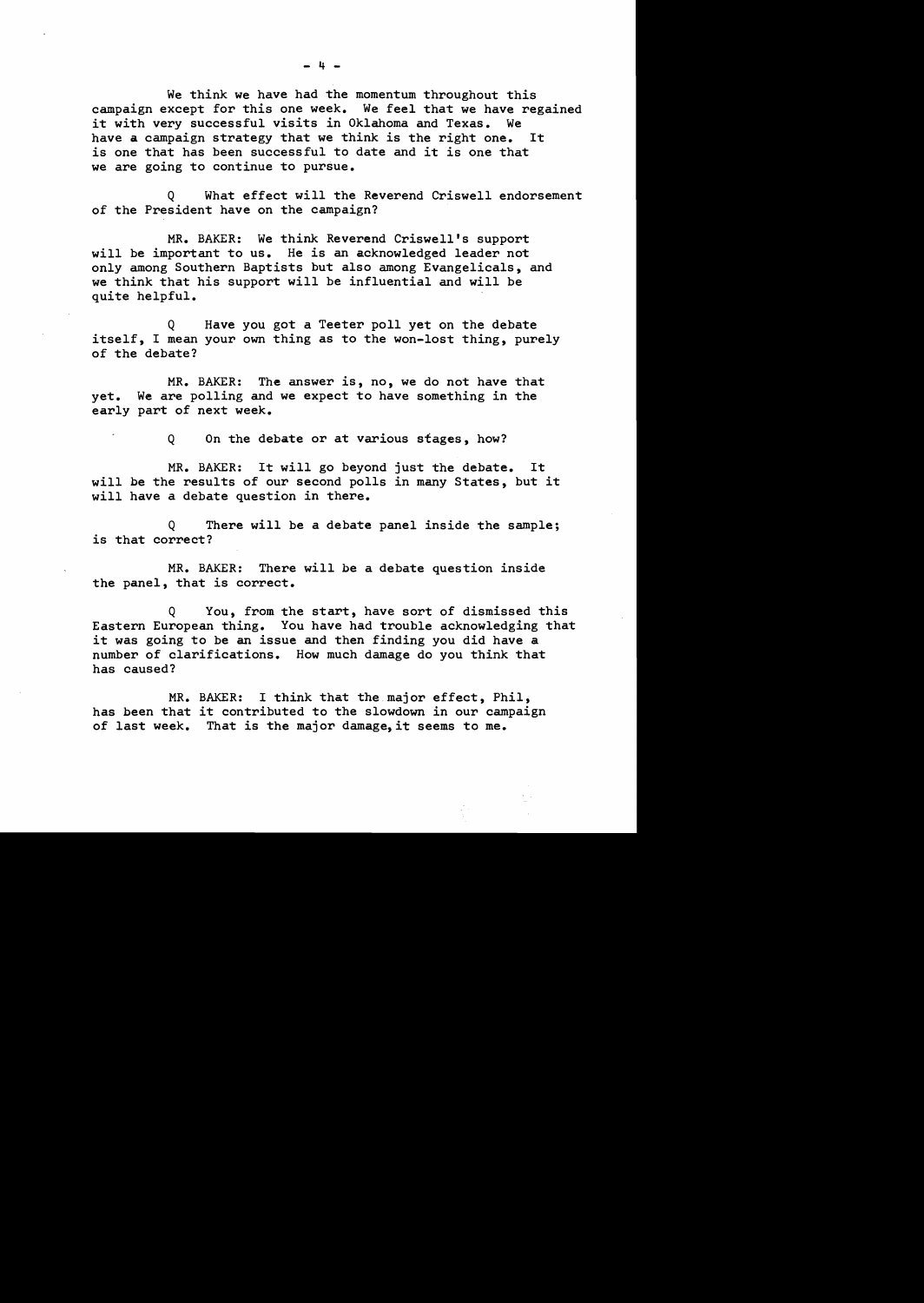I think the President has explained the fact that he was not as precise in his answer as perhaps he should have been. I think he has pointed to his strong support of the captive nations of Eastern Europe under the Captive Nations Resolution. I think he has pointed out that it has been the policy of his Administration never to accept and acknowledge Soviet domination of Eastern Europe. Therefore, I don't think that it is going to have a major effect among those people who believe in that cause.

Q So, then, there is no thought of going back to the Rose Garden where you were quite successful?

MR. BAKER: Frank, that was not in our strategy to begin with. I might say that we don't see that the slowdown is in any way occasioned by the fact that we are out of the White House more than we were during September. We always said in September that we were going to be out once a week. We followed that strategy. We were out all last week and, if you will think back, we were out the week before most of the week, including the Southern trip.

Q Isn't this lingering controversy in the press about what the Special Prosecutor is up to with the President's past campaign finance records causing problems?

MR. BAKER: Well, Phil, you know as much about that as we do. You heard the President's statements on it **-**

Q The point is, the President says no, there is nothing wrong, nothing improper, and the next day there is a headline about the Prosecutor doing something, being up to something. This is bound to hurt, isn't it?

MR. BAKER: We would prefer to see it disposed of, but again we know nothing more **--** I know nothing more than you fellows know, having talked to the President in the Oval Office about it.

Q That is my question **--** what does this do to the President politically as this lingers on unresolved?

MR. BAKER: All I can say to that is we would be delighted to see it resolved.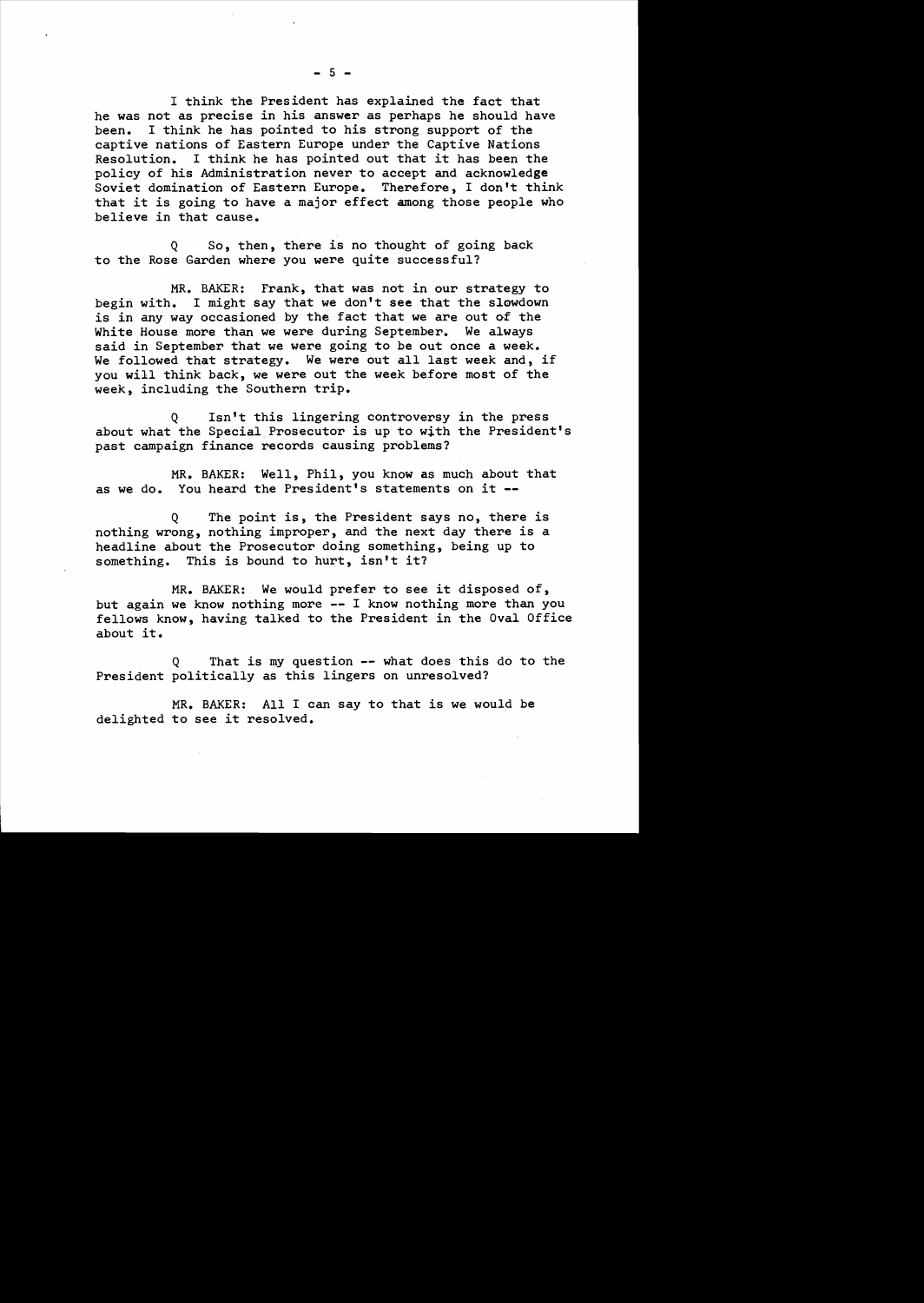Q Do you think maybe this is part of the effort by the other side to keep this thing going and never have it resolved until after the election?

MR. BAKER: I have said all I want to say on the subject because it is pure speculation. You know everything we know about it.

Q Can I ask you about the Butz resignation? You mentioned that as one of the elements which you think contributed to the slowdown, I believe. Do you feel that the President, in his visits to Texas and Oklahoma, managed to offset that?

MR. BAKER: Well, I think that, as I indicated earlier, I firmly believe that we have regained whatever momentum we lost as a result of the Butz situation and the clarification with respect to the remark in the debate.

Q After the first debate, Carter didn't make any bones about the fact that he felt he hadn't been aggressive enough, and he would be more aggressive in the second debate, which he apparently was. I got the impression towards the end of this week that the President himself was becoming a little more vociferous and aggressive. Is that something he is going to continue in the third debate and throughout the campaign?

MR. BAKER: I wouldn't want to speak to the debate, because I think that that decision is still perhaps to be made with respect to the debate, but I would expect to see the President get somewhat more aggressive in his campaign appearances, not to the point that Governor Carter has reached when he calls the President more secretive than Richard Nixon or a worse President than Richard Nixon. We think that those are rather, it seems to us, desperate-type tactics or desperate remarks.

Q Democratic National Chairman Bob Strauss is saying the same thing of the President's attacks on Carter, saying that he is doing it because he is desperate, he has had a very bad week, to quote Mr. Strauss.

MR. BAKER: I don't think the President has attacked Governor Carter in the manner in which I am referring to here in the article by David Broder in the Washington Post this morning.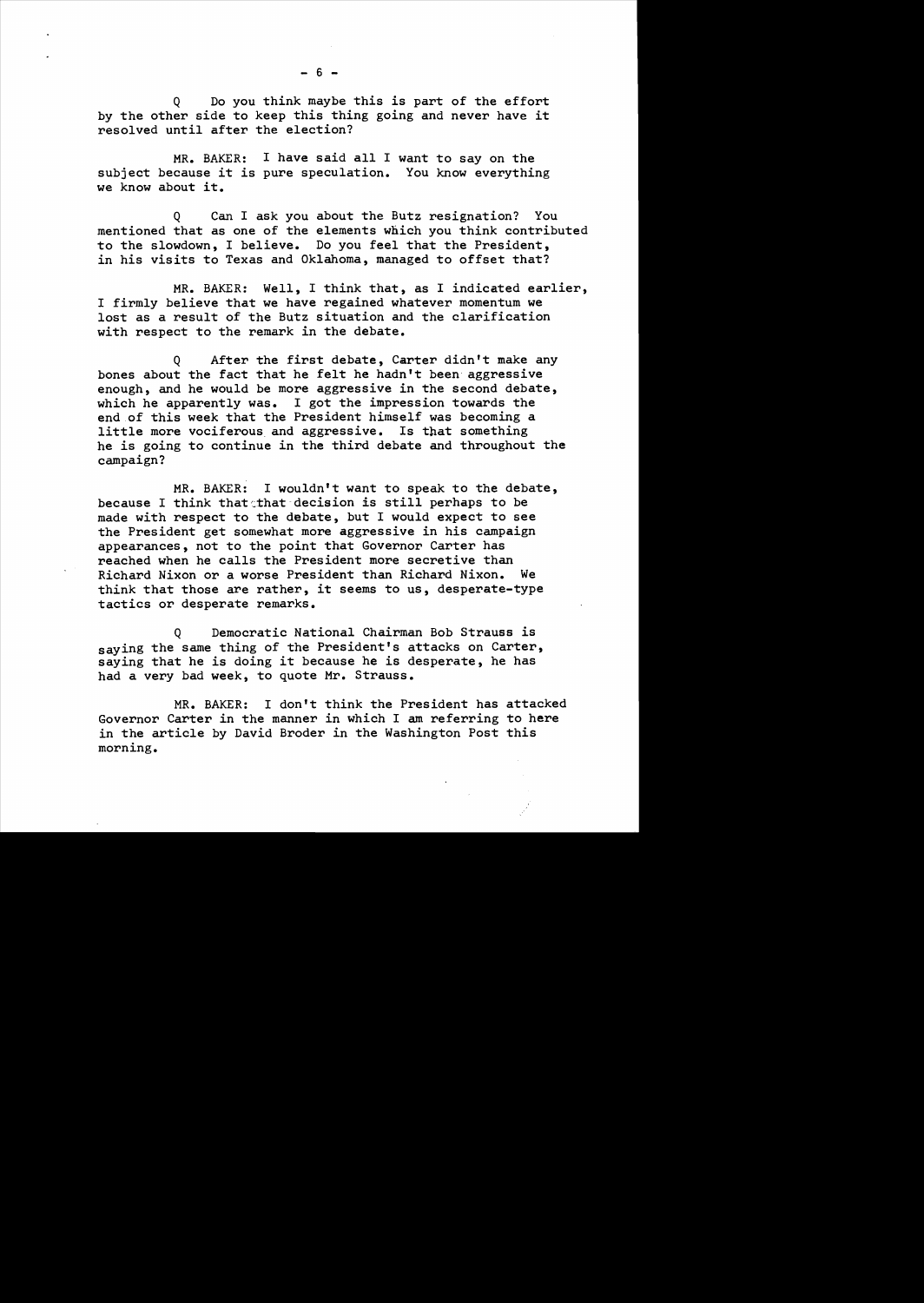I noted also a piece, Charlie, in your paper, where they quote the Carter camp as claiming that the election is clinched.

Q Really, I don't know what the point of asking this is, but in really frank terms, what do you think your chances are of winning this thing?

MR. BAKER: We think our chances are a lot better of winning this now than they were five or six weeks ago when we started and when people were writing us off. We think frankly we are going to win it. We are very optimistic. I might again say I would point to the fact that we have had one clarification called for in the five weeks of this campaign.

Q Is the Eastern European thing a critical thing for your campaign as a whole in the Great Lakes arc of industrial Midwestern States? How bad is' this ethnic thing for you there? Have**you taken any kind of reading of that --** not the polls so .nuch, but the pure, really respected political types that you deal with **--** have you got an idea of how much this hurt you in Catholic-American ethnic voters from Illinois to Pennsylvania?

MR. BAKER: As I indicated earlier, I think it might have hurt had the President not explained it, and I believe that he did explain it in his statement of clarification in Southern California. I also believe that these voters know of his long record of support of the Captive Nations Resolution. I think these voters know that he cared enough as President of the United States to journey to these nations and he is the first President, I think, that has done so since Yalta Tehran.

Q . I think there are a lot of people who didn't think that really represented the President's opinions but viewed it as a different problem, a clumsey performance under the stress of the debate; that it was not his real opinion but he found himself in the position of using declarative sentences which made it sound that way.

MR. BAKER: I would totally disagree with that, and again I would point to the fact that this **-**